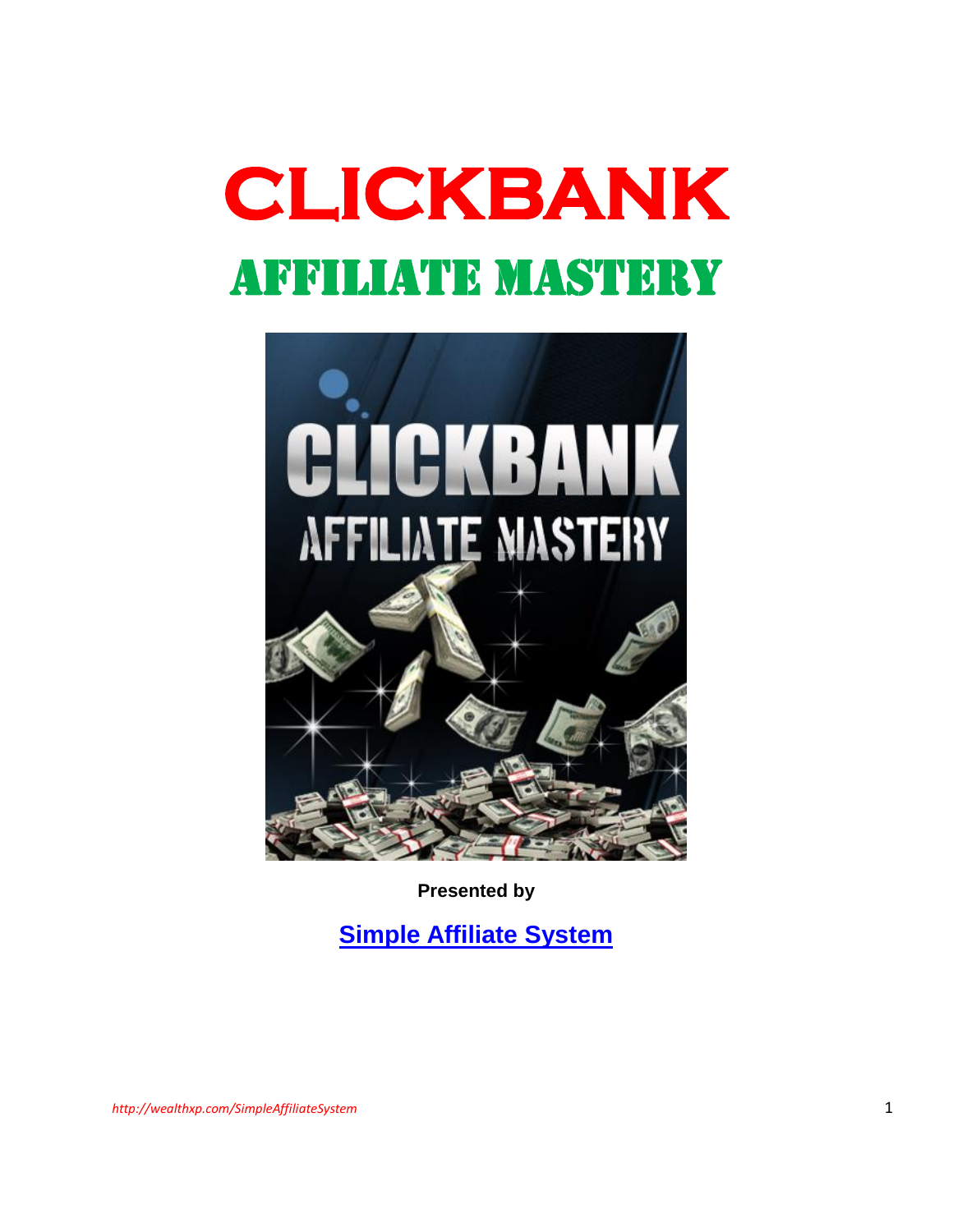#### **Chapter 1**

Welcome to the Clickbank Affiliate Mastery Course.

This course has easy to follow lessons that will help you learn how to choose the most profitable products from the Clickbank marketplace to promote. So that you can save yourself from wasted time, effort and money promoting products that just don't sell.

Let me begin by asking you this question.

Do you know how to choose a product from the Clickbank market place that you know will be profitable?

When it comes to choosing and promoting Clickbank products it is a good idea to have a solid criteria that you can use to decide if the product is going to be profitable and worth your time and effort.

A few of the key things you should look at are Gravity score, competition, the salesletter, the commission rate and the price of the actual product.

In this first lesson let's talk about the Clickbank gravity score and how it will help you choose the right products to promote.

What exactly is Clickbank gravity? This is a question that continues baffle many affiliates.

According to Clickbank the gravity score is:

The number of distinct affiliates who earned a commission by referring a paying customer to the vendor's products. This is a weighted sum and not an actual total. For each affiliate paid in the last eight weeks they add an amount between 0.1 and 1.0 to the total. The more recent the last referral, the higher the value added.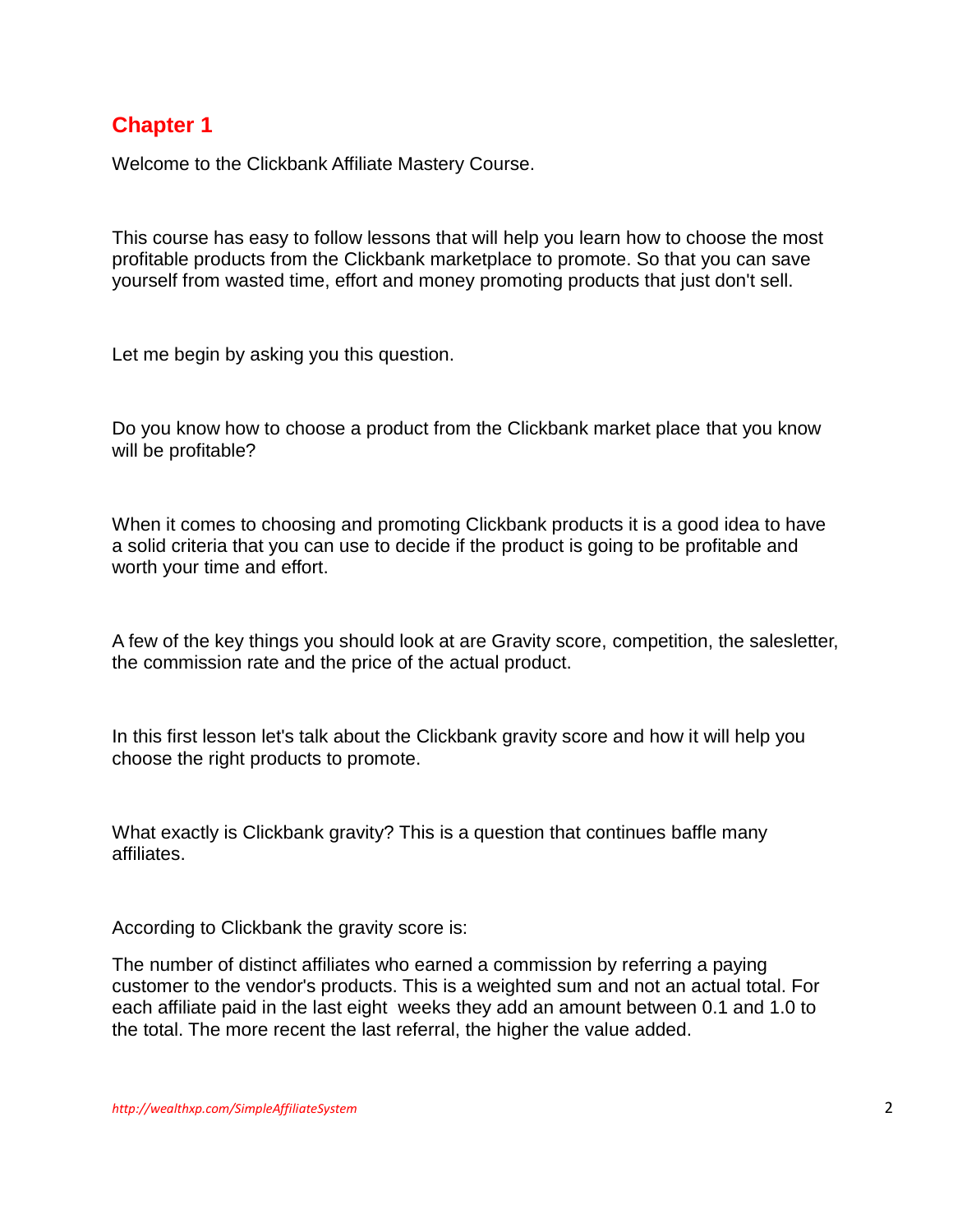It doesn't actually have anything to do with the total amount of sales that have been made for a particular product.

In layman terms a high gravity score indicates that affiliate marketers are earning plenty of commissions on sales from the product.

A low gravity indicates that there haven't been many sales for the product at all.

So as you can see the actual gravity of a product is an important indicator of how well a product is selling.

Here is a quick example of how you can interpret the gravity score. Let's say for instance that the product has a score of 447, that means that 447 affiliates have made a sale for that product within the last eight weeks.

Keep in mind that this doesn't reflect the amount of sales made by each affiliate. It could be that 447 affiliates made one sale each or that three affiliates made 149 sales each. There is really no way to tell for sure. But it can lead you to the conclusion that a high gravity score often means more competitors.

It is important to keep in mind that it will be more difficult to make money from a product that has a large number of affiliates promoting it. A good rule of thumb is to aim for products that have a referral percentage below 65%. This means you will have less competition.

If you don't mind the competition it is perfectly OK to promote products with a higher gravity score. Simply because these products have been proven to be successful sellers and you can be sure that there is a market for them.

Then again, there are lots of extremely valuable products on Clickbank that have a far lower gravity score with less competition. Of course the choice is completely up to you, but I recommend that you keep your product choices limited to ones with a gravity of 20 or higher. Because most products below that just won't make any money for you no matter how much you promote them.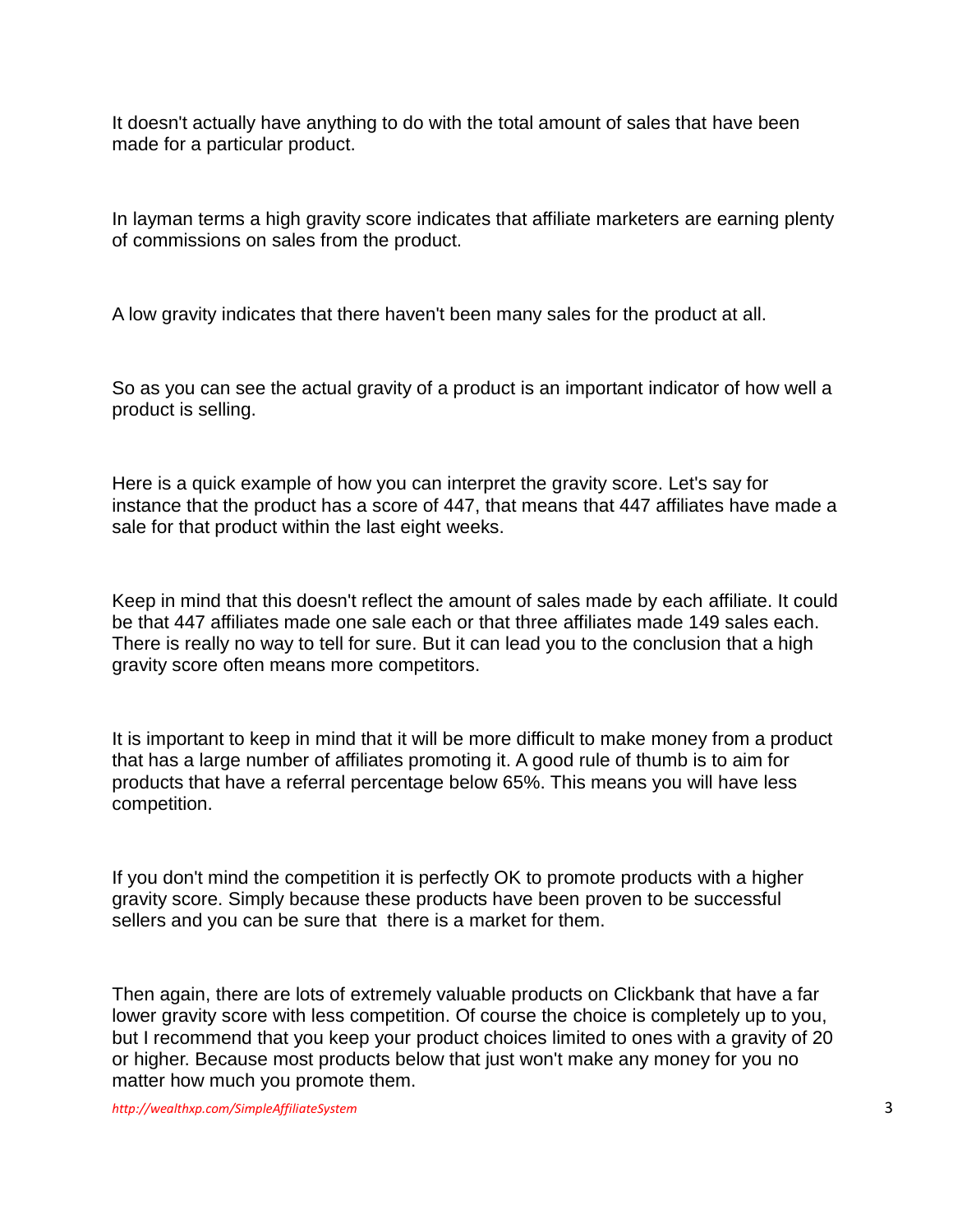After you have found several products that meet your criteria based on the gravity score you can begin looking at the other variables like evaluating the salesletter, cost and commissions.

By understanding how the Clickbank gravity score works you can be more confident that you are picking the most profitable products to promote.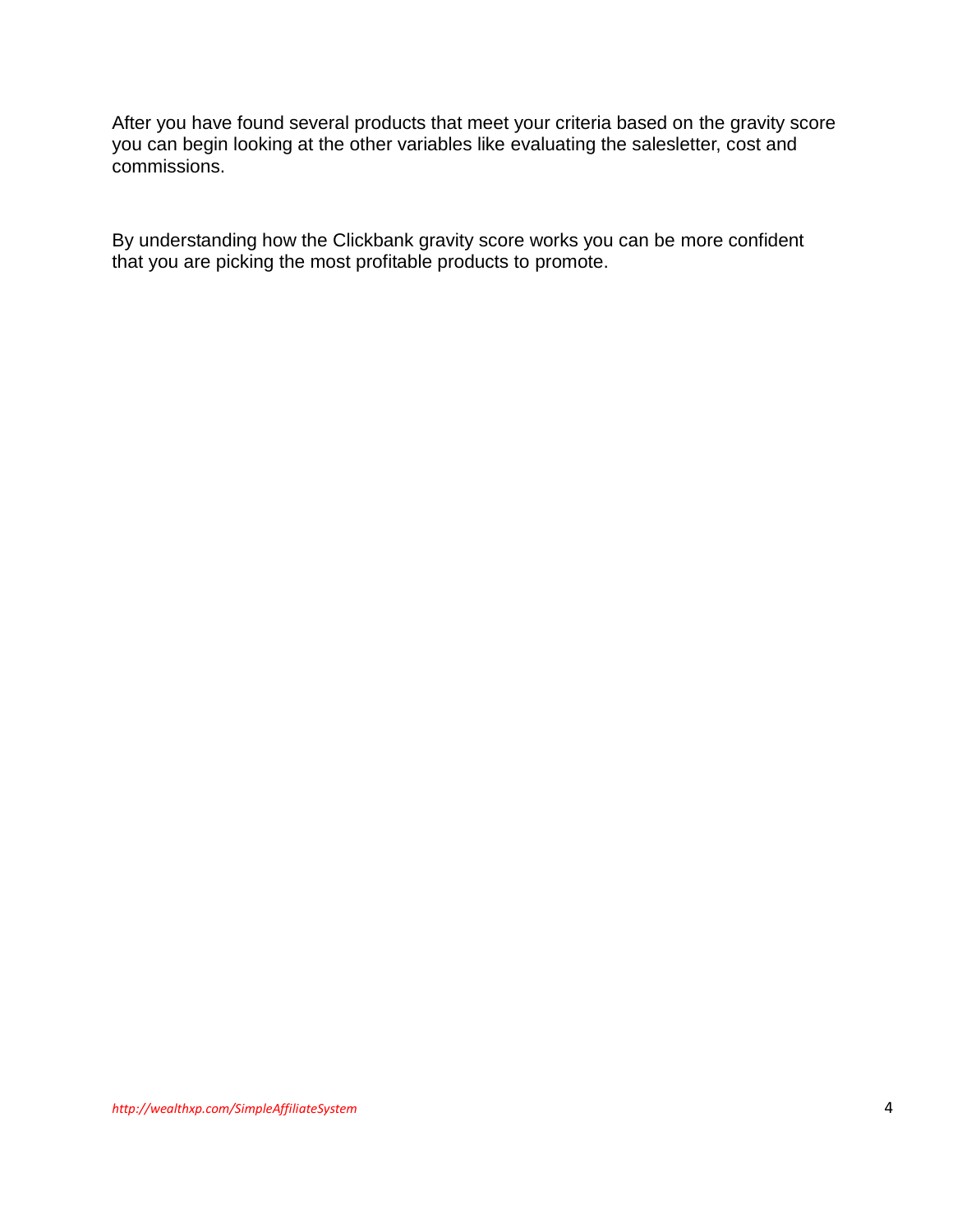#### **Chapter 2**

It's time for your second lesson in the **Clickbank Affiliate Mastery** short course. I hope you found lesson one informative and that you have a better understanding of how the Clickbank gravity score can help you pick profitable products from the marketplace.

In this lesson we will be talking about evaluating the sales letters of the products that you are considering.

When it comes to choosing profitable products from the market place it is important that you consider factors other than the gravity. You must take into consideration that gravity scores can be elevated by vendors selling their own products through affiliate accounts, so you can't rely on gravity alone.

The effectiveness of the salesletter to convert visitors into customers will have a big impact on the amount of commissions that you make by promoting the product.

That is why you should take some time and evaluate the salesletter of the products that you are thinking about promoting. Just because the product has a high gravity score doesn't mean that it will convert into sales for you.

Have a look at the salesletter and determine whether or not you think the product will sell well for you.

Keep in mind that this is the website that you will be sending your subscribers and customers to and it will impact your business in more ways than one.

You should evaluate the sales copy to see how well it's written.

- Ask yourself if you would like to buy the product?

- Is the copy easy to read, believable and does it point out the benefits of the product effectively?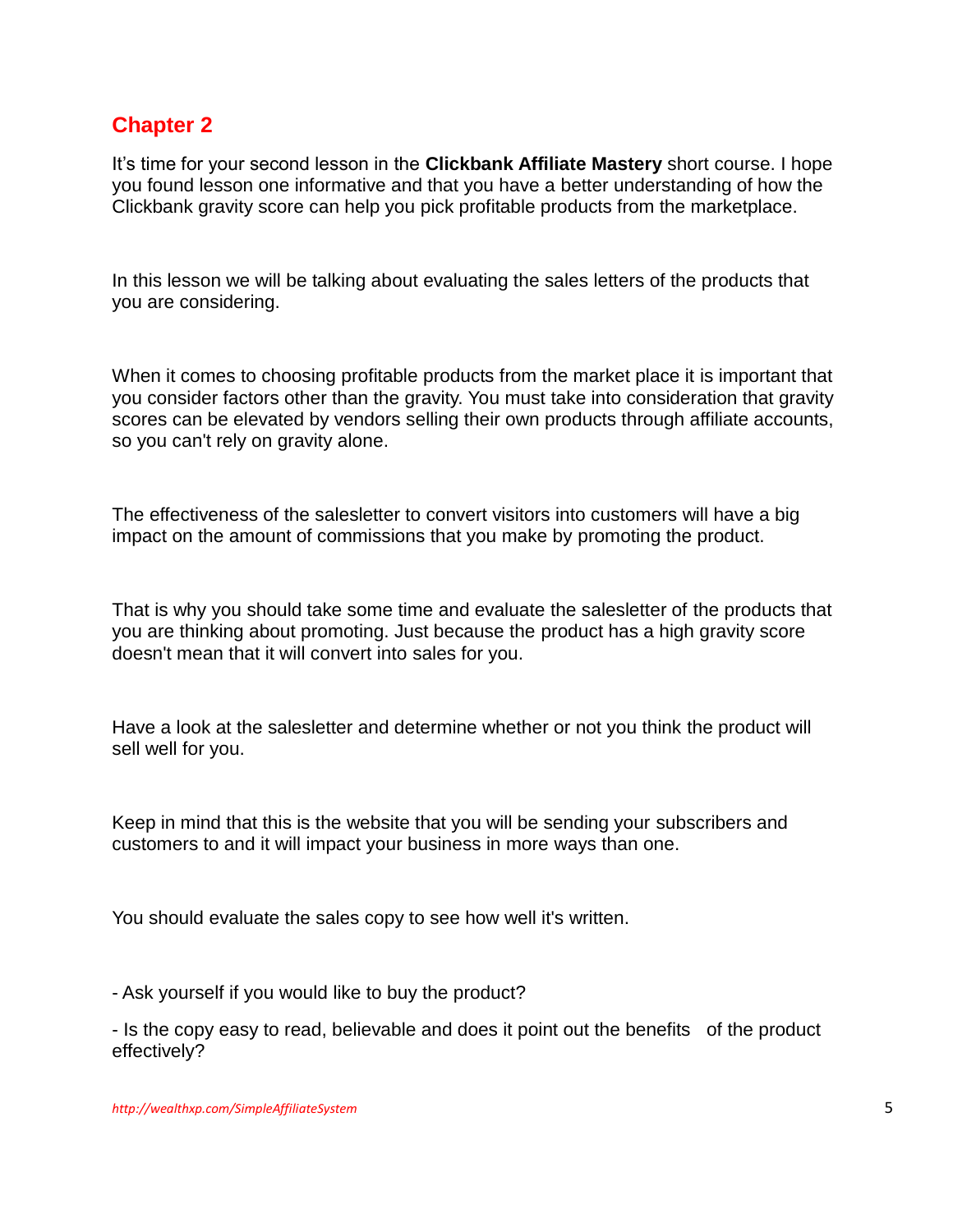- Look for proof and testimonials.

When someone is considering a product to purchase, proof of results and testimonials from other customers carry a lot of weight when it comes to the decision making process.

- Does the product owner offer any type of proof that the product works?
- Do the offer any sample results or trial offers?
- Are there any testimonials from happy customers?

If they do provide this type of data on the sales page be sure to check it out and make sure it is real. When possible take the time to check out the people that provided the testimonials as well. Make sure that they are real and don't be afraid to ask questions.

- Does the product have a good guarantee?

You will also want to see if the product has a good guarantee. Providing a thirty or even sixty day risk free guarantee provides a good impression to the customer and because they can get a full refund they are not satisfied it removes some of the risk associated with making the purchase.

It is also a very good idea to use the product yourself. Especially if you are planning on promoting it heavily. After all if you are going to suggest it to your subscribers and customers you must be sure that it does what it says it will and the only way you can be sure of this is to give it a try yourself.

In the next chapter we will be talking about commissions, cost and continuity.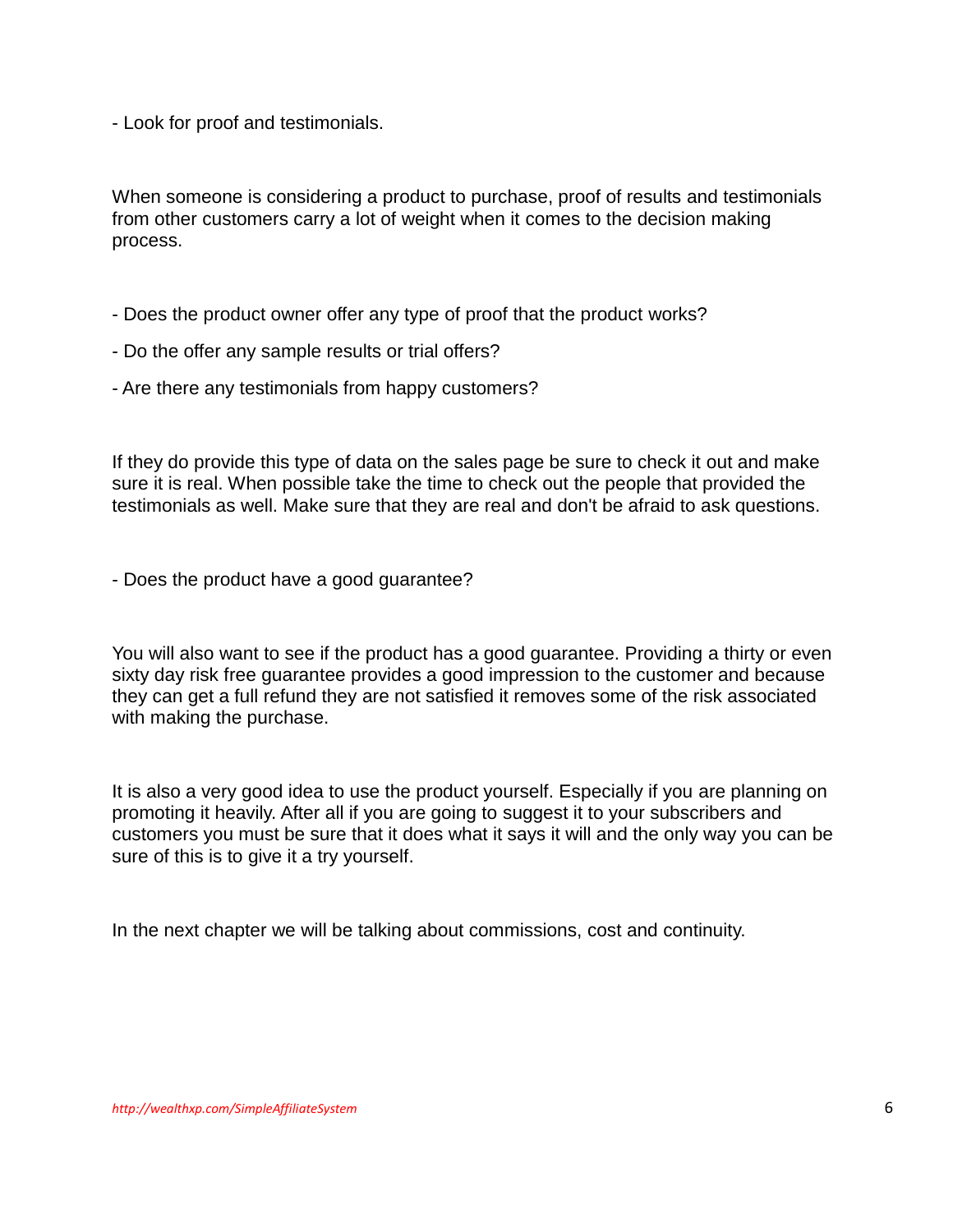### **Chapter 3**

In this chapter we will be talking about commissions, cost and continuity.

As we discussed in lesson one, choosing a profitable product from the Clickbank marketplace to promote involves more than it's gravity score. It also depends on the effectiveness of the salesletter to convert visitors into customers and as we will be discussing today it also involves commissions, cost and continuity.

It is important that you take all of these factors into consideration before you choose a product to promote. After all you will be investing time, energy and possible advertising dollars to promote the product properly. As part of your criteria you will want to consider these things.

What is the commission?

As an affiliate, you should try to find products that offer a commission of at least \$20 per sale. Anything below that amount usually isn't worth your time and effort to promote heavily. Especially if you are planning on spending advertising dollars to promote it. While there are exceptions to this rule depending on what market you are in, it is a good guideline to add to your criteria.

Keep in mind that it will take just as much effort to market a low priced product as it will to market a higher priced product. You will find products in the Clickbank marketplace that range anywhere from few dollars to hundreds of dollars. The key is to find one that meets your criteria and fits well into your overall marketing strategy.

How much does the product cost?

This is important because if the price is set too low not only mean less profits for you it often leads the customer to believe that the product is of little or no value to them. On the other hand, prices set too high can have an impact as well, because it can prevent interested customers from making an immediate purchase. If they have to take time to think about making the purchase chances are they will leave the site and never return.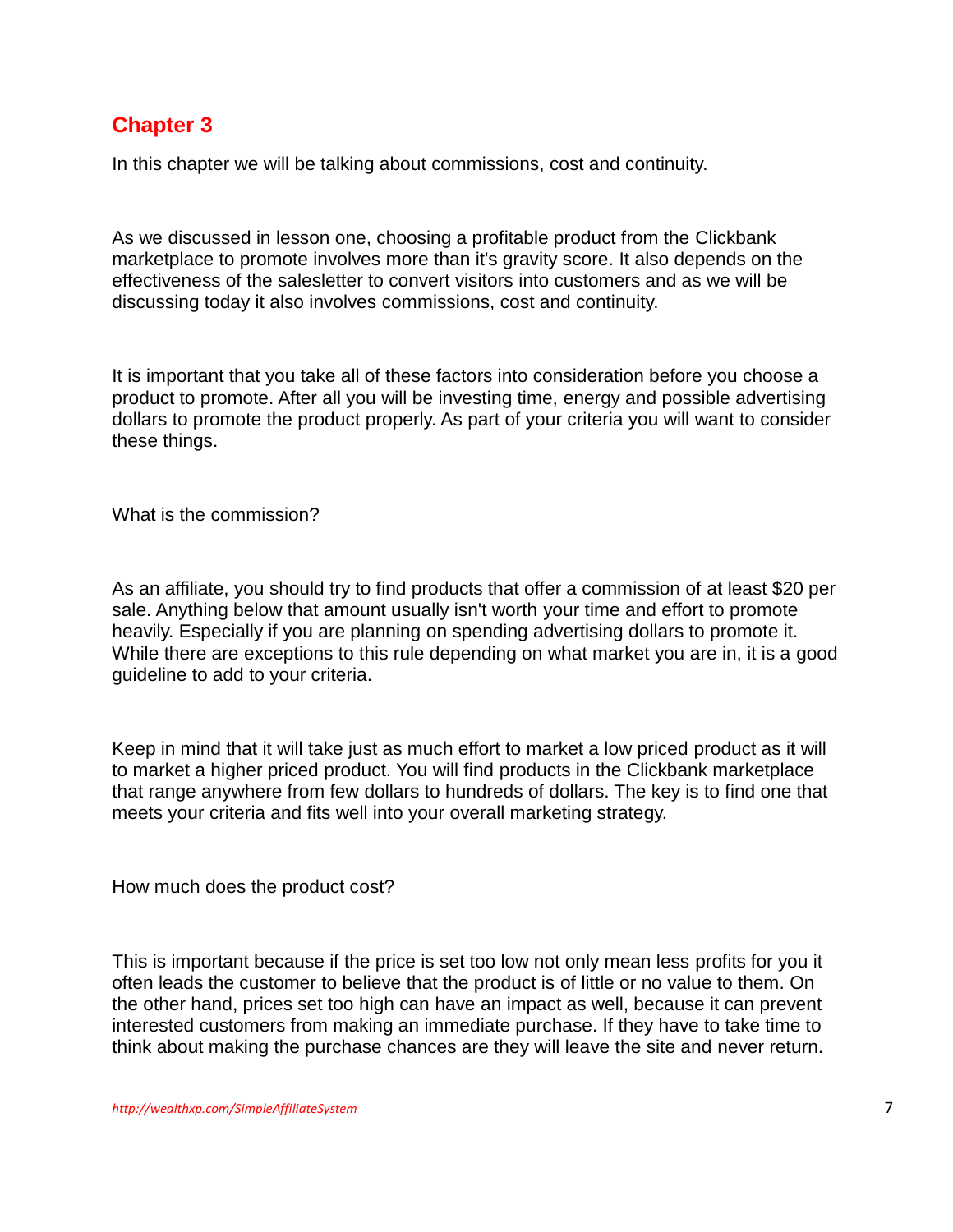Continuity is another factor that you may want to consider.

In addition to commission and cost, another thing you may want to consider are products with continuity. Continuity products are ones that offer a monthly membership program to their customers. These are often a great addition to your product line up because they will pay you commissions on a regular basis, usually monthly. They make very nice back end offers as well.

Often these products offer a lower commission rate, however the fact the you will be earning a residual income from them means that you have the potential of making far more over time.

Just like with other products, it takes the same amount of effort to market a product with continuity, so make sure that it meets your other criteria for profitability as well.

As you can see it take a little bit of time and research when it comes to choosing profitable Clickbank products to promote. But, by taking the time to choose the right product you will save yourself from wasted time, effort and money promoting products that just don't sell.

When it comes to choosing profitable products you need to decide on the best criteria for your business, that includes the proper gravity, a good salesletter, nice commissions at the right price. If you can match up all the factors in your criteria then you can be confident that you've chosen a good product to promote.

================

If You're Tired of Trying EVERYTHING When it Comes to Making Money Online, This Could Be What You've Been Looking For! Here's a quick and easy way to get your internet business on course, while building your list AND earning commissions! For details go to:<https://wealthxp.com/skweez/>